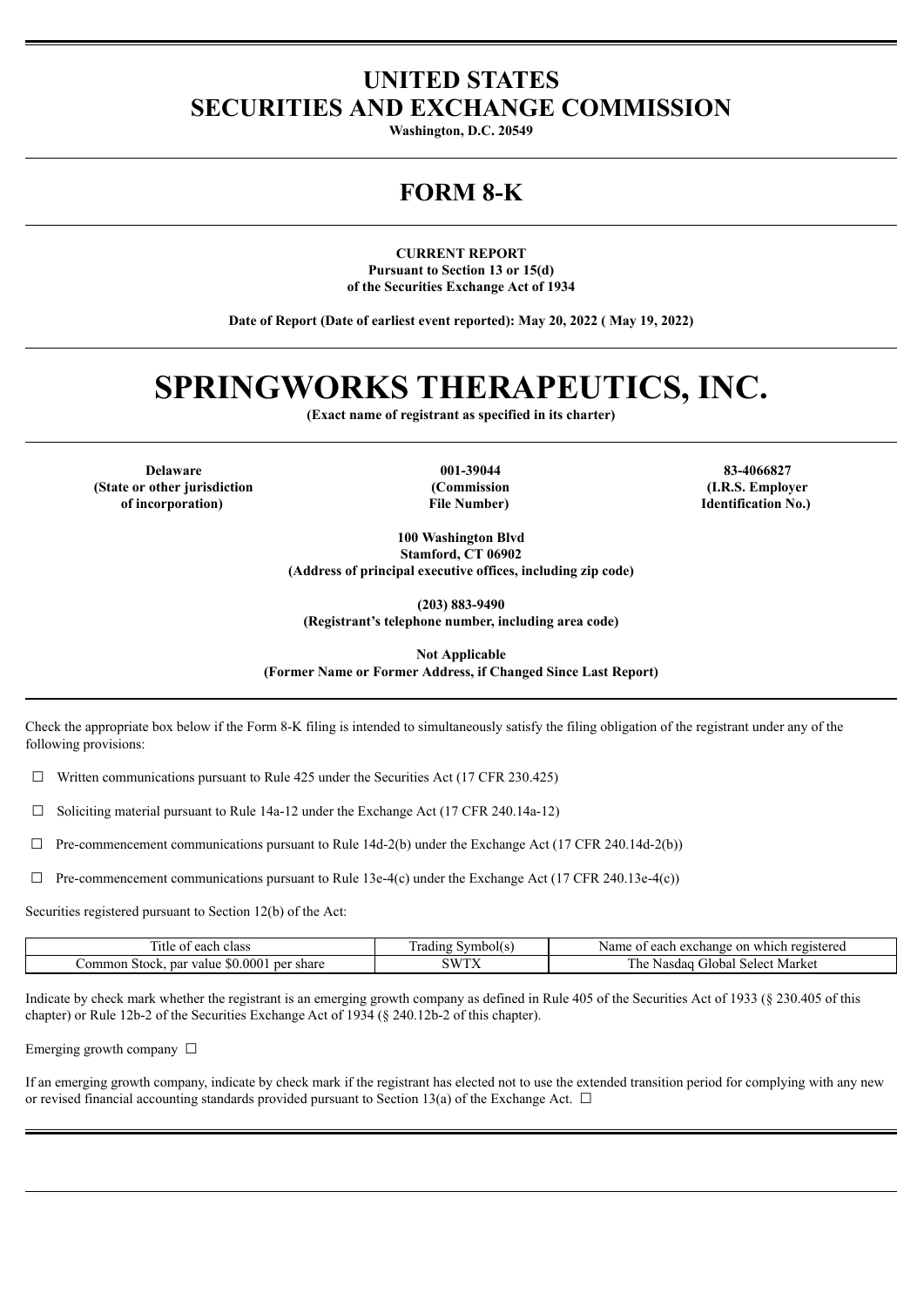#### **Item 5.07. Submission of Matters to a Vote of Security Holders.**

On May 19, 2022, SpringWorks Therapeutics, Inc. (the "Company") held its annual meeting of stockholders to consider and vote on the proposals set forth below, each of which is described in greater detail in the Company's definitive proxy statement filed with the U.S. Securities and Exchange Commission on April 8, 2022. The final voting results are set forth below.

#### Proposal 1 - Election of Directors

The stockholders elected each of the three persons named below to serve as a Class III director of the Company for a three-year term that expires at the Company's annual meeting of stockholders in 2025 and until his or her successor has been duly elected and qualified, subject to his or her earlier death, resignation or removal. The results of such vote were as follows:

|                         |                  |            | Abstentions/     |
|-------------------------|------------------|------------|------------------|
| <b>Director Name</b>    | <b>Votes For</b> | Withheld   | <b>Non-Votes</b> |
| Alan Fuhrman            | 27,686,399       | 6.817.282  | 7,972,512        |
| Julie Hambleton, M.D.   | 27, 767, 167     | 6.736.514  | 7,972,512        |
| Daniel S. Lynch, M.B.A. | 23.219.010       | 11.284.671 | 7.972.512        |

Proposal 2 - Ratification of Appointment of Independent Registered Public Accounting Firm

The stockholders ratified the appointment of Ernst & Young LLP as the Company's independent registered public accounting firm for the fiscal year ending December 31, 2022. The results of such vote were as follows:

| votes For | Votes<br>l aainet | ٦MN   |
|-----------|-------------------|-------|
| 248       | 220.017           | 7.025 |
| 42.1      | $-220$            | ,825  |

### Proposal 3 - Non-Binding Advisory Vote on Executive Compensation

The stockholders approved, on a non-binding advisory basis, the compensation of the Company's named executive officers, as disclosed in the Company's proxy statement for the annual meeting of stockholders. The results of such vote were as follows:

|                  |                      | Abstentions/     |
|------------------|----------------------|------------------|
| <b>Votes For</b> | <b>Votes Against</b> | <b>Non-Votes</b> |
| 26,157,025       | 8,338,675            | 7,980,493        |